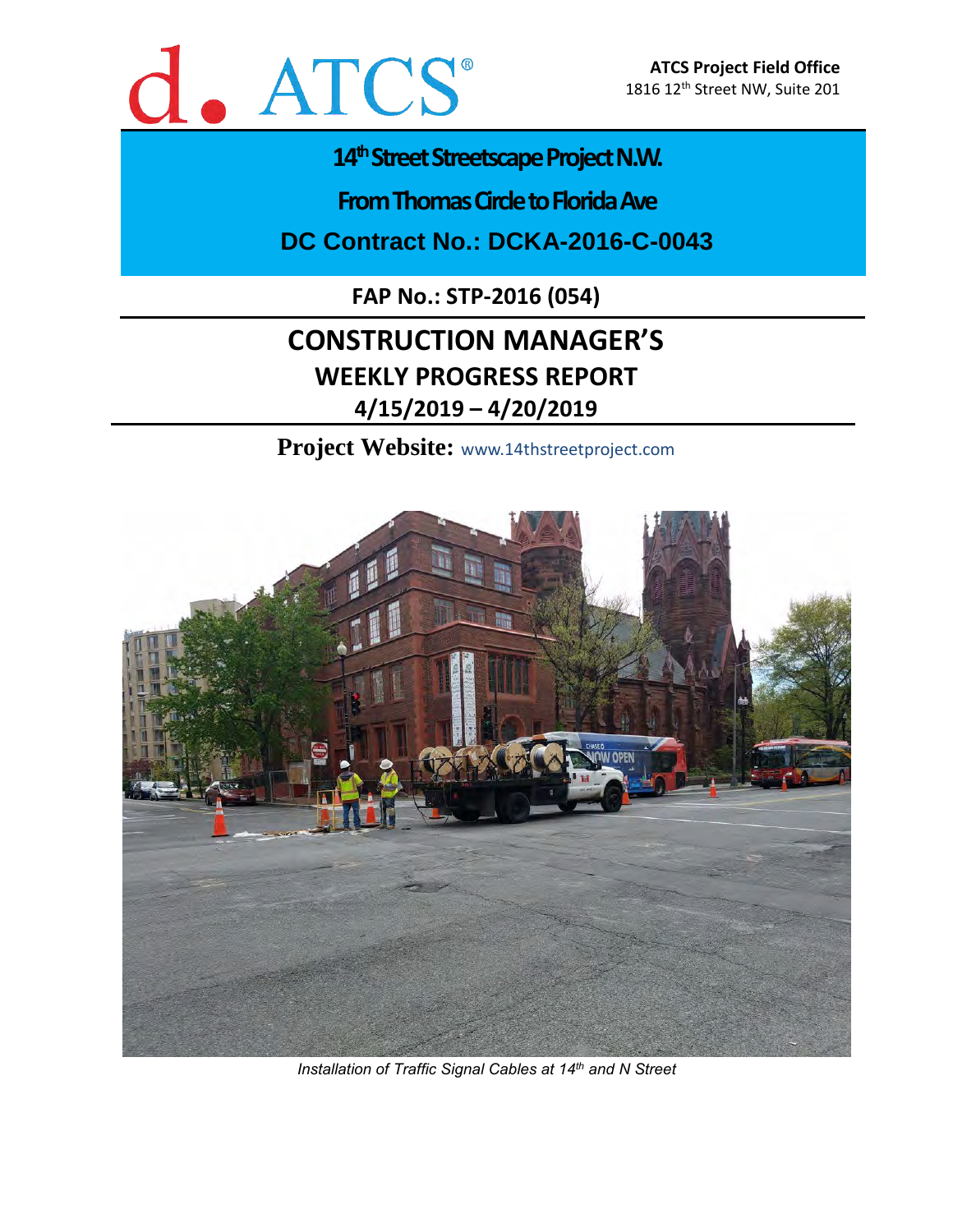

**WEEK ENDING 4/20/2019**

PAGE 2 of 7

# **1. EXECUTIVE SUMMARY**

## **Project Description:**

The scope of the construction work includes the followings:

- The removal and disposal of existing roadway pavement, curb and gutter and sidewalks, milling of existing asphalt pavement to the extents shown on plans.
- The resurfacing of existing asphalt pavement using 2" Superpave AC surface on 14<sup>th</sup> Street between Thomas Circle and Florida Ave as shown in the plans.
- The replacement of all curbs and gutters with Granite Curbs, 12" Brick Gutter, Concrete Sidewalk, Wheelchair/Bicycle Ramps, and Cobble Stone LID Paver, Bioretention Planters as shown on the plans or as directed.
- The removal and transportation to storage yard of Existing Traffic Signals and Light Poles as shown on plans. Traffic signal relocation and equipment upgrading of Traffic Signals at all intersections of 14<sup>th</sup> Street within the project limit as shown on plans.
- Streetscaping throughout the 14<sup>th</sup> Street corridor as shown in the plans.
- The installation of traffic signing and permanent pavement markings.
- Upgrading of street lighting throughout the 14<sup>th</sup> Street corridor as shown in the plans.
- Construction and upgrading of single catch basin, double catch basin, and triple catch basin.
- Construction / Upgrading of new Watermains, Fire Hydrants
- Full Reconstruction of R Street.
- Installation of new Bus Islands and bus pads as shown on the plans and as directed.
- The installation and use of erosion and sediment control measures as required.
- Mobilization and demobilization, performance of field layout, provision and maintenance of engineer's field facilities, progress photographs, and the proper maintenance of vehicular and pedestrian traffic during construction, including provision of all required construction warning and detour signs and traffic control devices.

### **Work by Others**

The PEPCO manhole replacement or vault adjustments activities will be done by others approved by PEPCO. The ATCS CM team will coordinate all these activities with the Contractor and PEPCO.

# **2. STATUS OF CONSTRUCTION / PROGRESS SUMMARY**

### **Progress Summary:**

- 1. Omni onsite excavating and installing electrical conduits and manholes
- 2. Omni is excavating and installing Traffic Signal and Street Light Foundations
- 3. Omni excavating and installing Catch Basins and Sewer Manholes
- 4. Omni excavating and install new water main and Fire Hydrants for DC Water
- 5. Den installing PCC Sidewalk, Granite Curb, Brick Gutter, ADA Ramps
- 6. FMCC excavated and replaced PCC Pavement
- 7. FMCC Electrical Installing Traffic Signal Poles, Transformer Bases, Traffic Control Cabinets, and Pendent Poles
- 8. FMCC onsite providing MOT for Subcontractors

### **CM Community Outreach Activities**

- 1. Connected with retailers and property owners in project corridor to provide updates and address any questions or concerns.
- 2. Project Website is up and running. Responded to email questions that came through Project Website.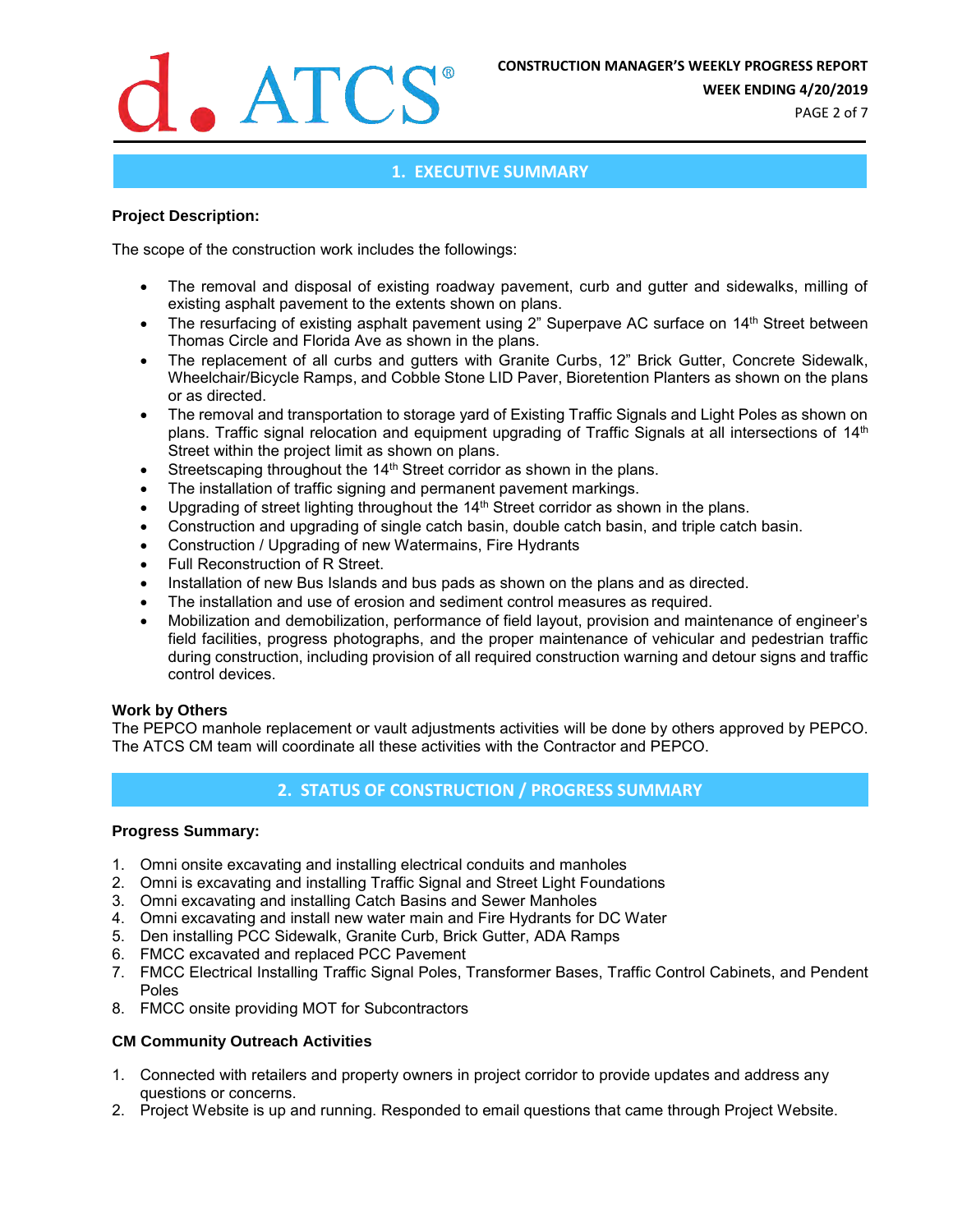

PAGE 3 of 7

# **3. ISSUES / ACTION ITEMS**

- Ongoing Issues / Items: Pepco working on conflicts (approx. 12 locations) and to give CM a report on time frame for design and corrections.
- Bus Shelter Removal DDOT working on cost / budget
- Action Items:
- New Issues / Items: None

# **4. MEETINGS / PROJECT COORDINATION**

Progress Meeting are schedule at the Field Office every Tuesday at 10:30am

# **5. DAILY WORK PERFORMED**

### **Monday 4/15/2019**

- 1. Omni began excavation for the PCC connection pipe for CB-15 at the NW corner of 14<sup>th</sup> and Corcoran Street
- 2. Omni began excavation at the 12" Water Main in preparation for changing the water service over
- 3. FMCC Electrical worked on constructing the temporary Traffic Signals at S Street, U Street, and Florida Ave
- 4. FMCC was onsite providing MOT for these operations

## **Tuesday 4/16/2019**

- 1. Omni continue working between R Street and S Street on the Water Service Lines
- 2. FMCC Electrical pulled traffic signal cable between EM01 to M12
- 3. FMCC Electrical installed four (4) 150 Watt Led Luminaires (L73, L105, L106, L124)
- 4. FMCC was onsite providing MOT for these operations

### **Wednesday 4/17/2019**

- 1. Omni continued working between R Street and S Street on the Water Line Services
- 2. FMCC Electrical installed two (2) Pendant Poles and 150 Watt LEDs
- 3. Omni connected the new Fire Hydrant at 14<sup>th</sup> and W Street
- 4. FMCC was onsite providing MOT for these operations

### **Thursday 4/18/2019**

- 1. Omni removed the Old existing Fire hydrant at 14<sup>th</sup> and U Street
- 2. Omni began backfilling around the new Fire Hydrant at  $14<sup>th</sup>$  and W Street
- 3. Omni continued with the installation of the new Water Services between R and S Street
- 4. Omni installed the 15" PCC Connection Pipe for CB-15 at 14th and Corcoran Street
- 5. FMCC was onsite providing MOT for these operations

# **Friday 4/19/2019**

- 1. Omni backfilled around the Connection pipe for CB-15 at 14th and Corcoran Street
- 2. Omni continued to install Water Services between R and S Street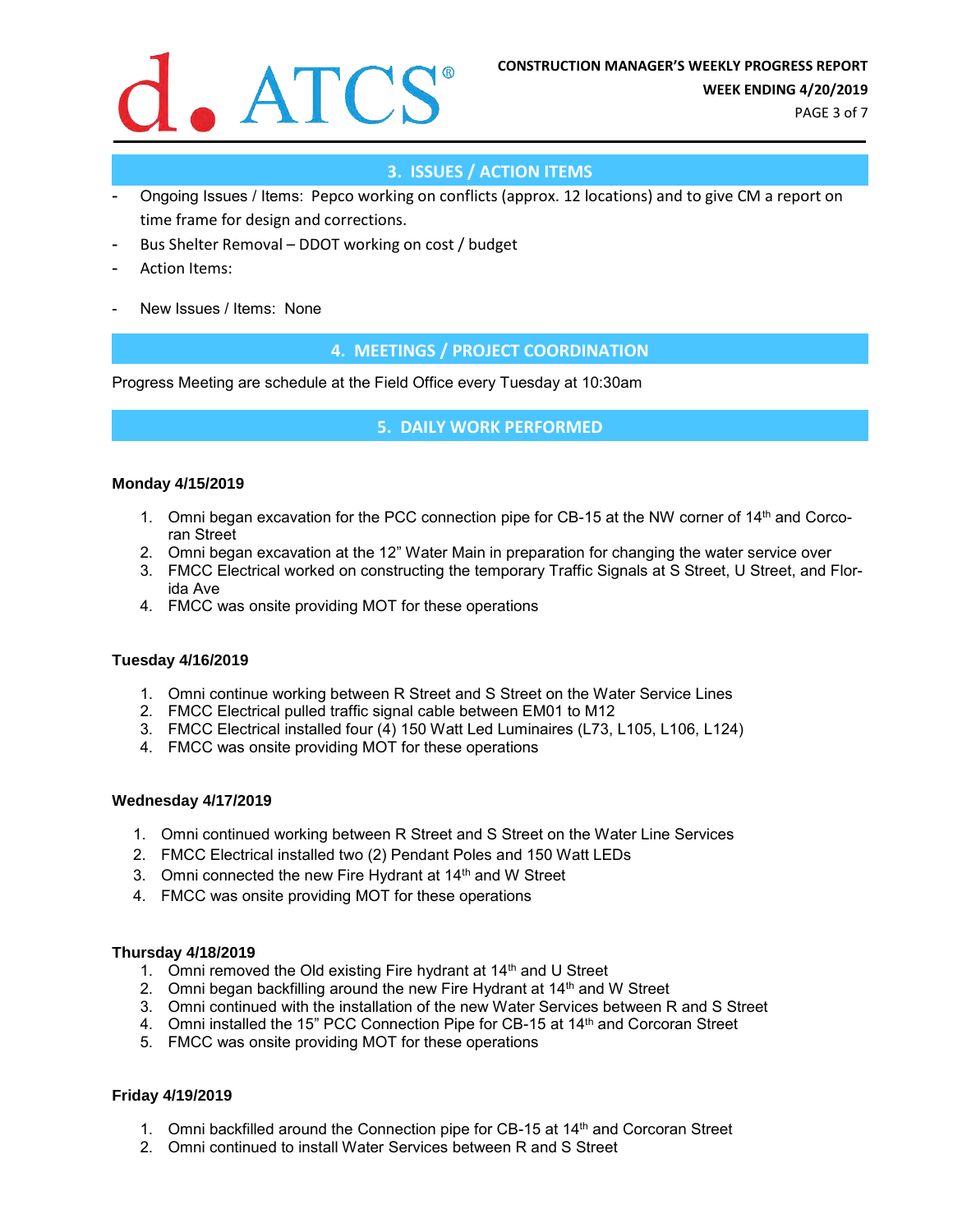

- 3. FMCC Electrical continued to work on the Temporary Traffic Signals at 14<sup>th</sup> and Florida Ave
- 4. FMCC and Omni cleaned up the site for the weekend
- 5. FMCC was onsite providing MOT for these operations

### **Saturday 4/20/2019**

1. Contractor did not request to work

**6. INSPECTION & MATERIAL TESTS PERFORMED**

- QA/QC was onsite preforming compaction testing of backfill and aggregate base material

**7. RFI's / SUBMITTALS**

- Requests For Information:
	- o We have received 22 RFIs; 20 RFIs have been answered.
- Submittals:
- o We have received 76 Submittals; 74 Submittals have been Approved

**8. CHANGE ORDERS/TASK ORDERS**

- o CM Task Order Modification submitted to DDOT for time extension was approved
- o Article 3 Letter for Bus Shelter Removal
- o Missing ITS Fiber Items
- o Missing Extra Fittings for Water Main work

**9. DBE or CBE PARTICIPATION SUMMARIES**

- ATCS CBE / DBE Activity:
	- o Hayat Brown LLC.: Provided Office Engineering and Inspection support for this project.
- Fort Myer Construction Corp. DBE Activity:
	- o Omni Excavators Inc.
	- o Den United LLC.

**10. ACCIDENTS / INCIDENTS**

None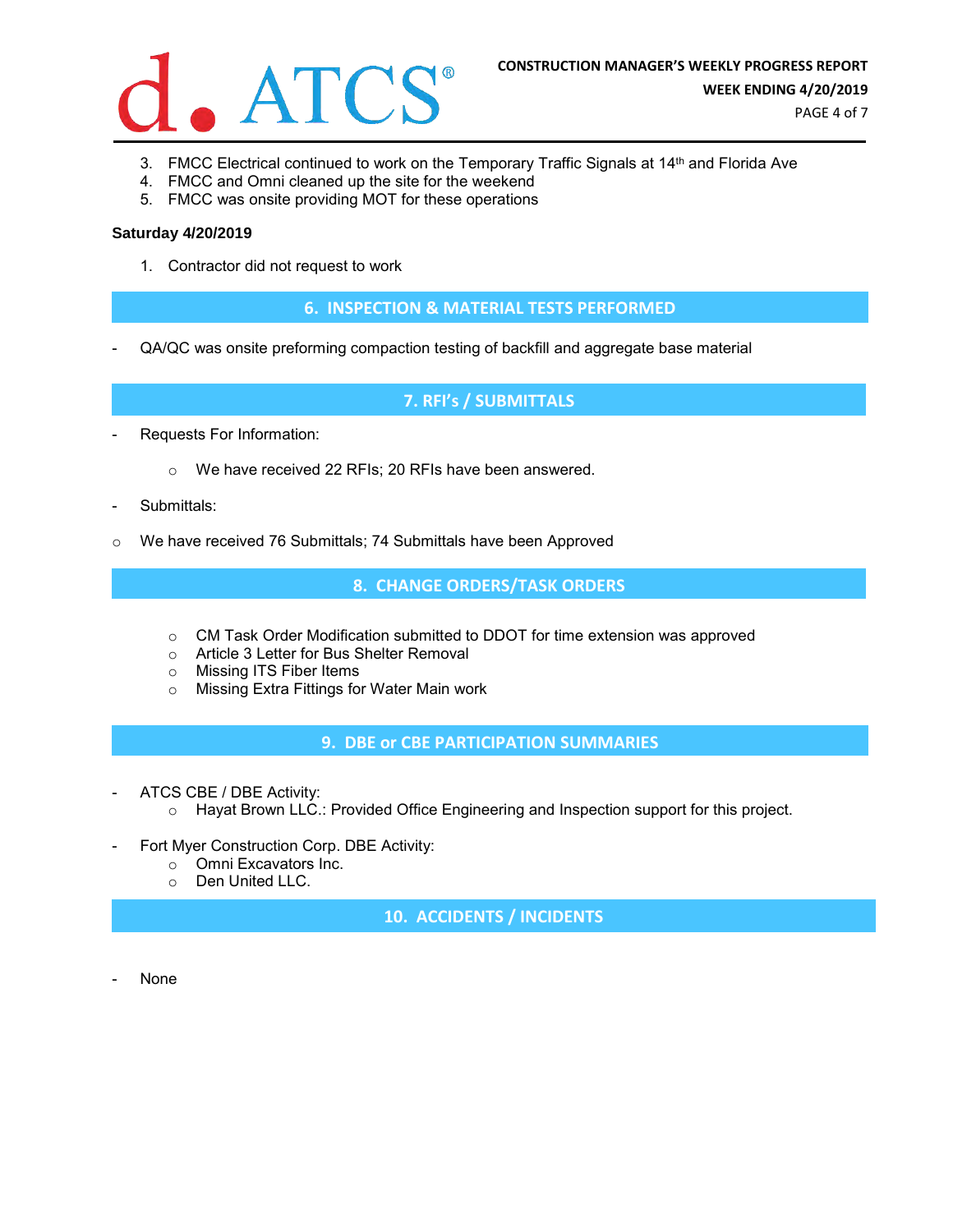

### **11. PHOTOS OF WORK PERFORMED THIS PERIOD**



*Installation of 150-Watt LED Luminaire on Pendent pole*



*Excavation for installation of 15" PCC Connection Pipe*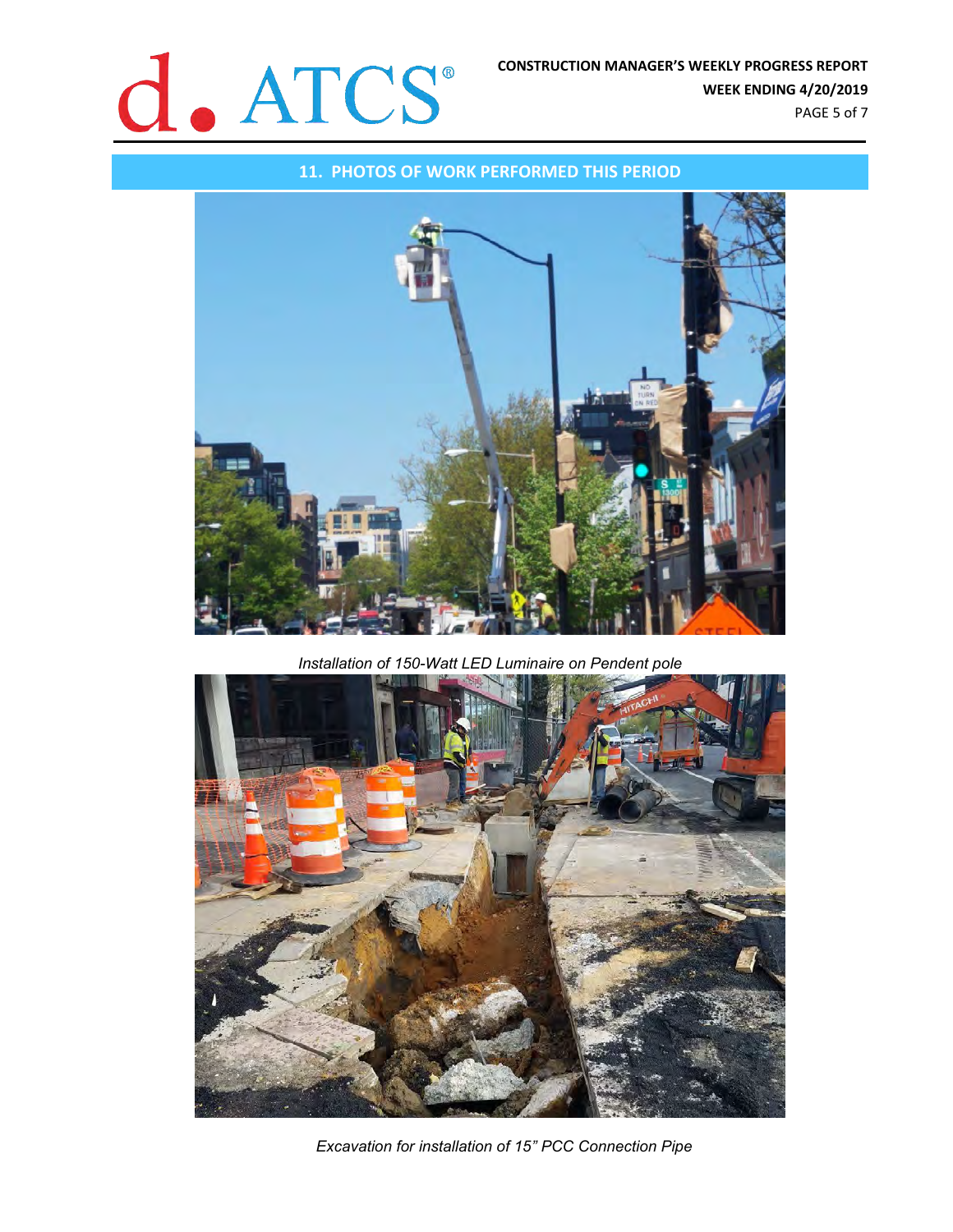# **CONSTRUCTION MANAGER'S WEEKLY PROGRESS REPORT<br>WEEK ENDING 4/20/2019**<br>PAGE 6 of 7

**WEEK ENDING 4/20/2019** PAGE 6 of 7



*Insttation of New Water Service Line between R and S Street*



*Backfilling Connection Pipe and Catch Basin (CB-15)*